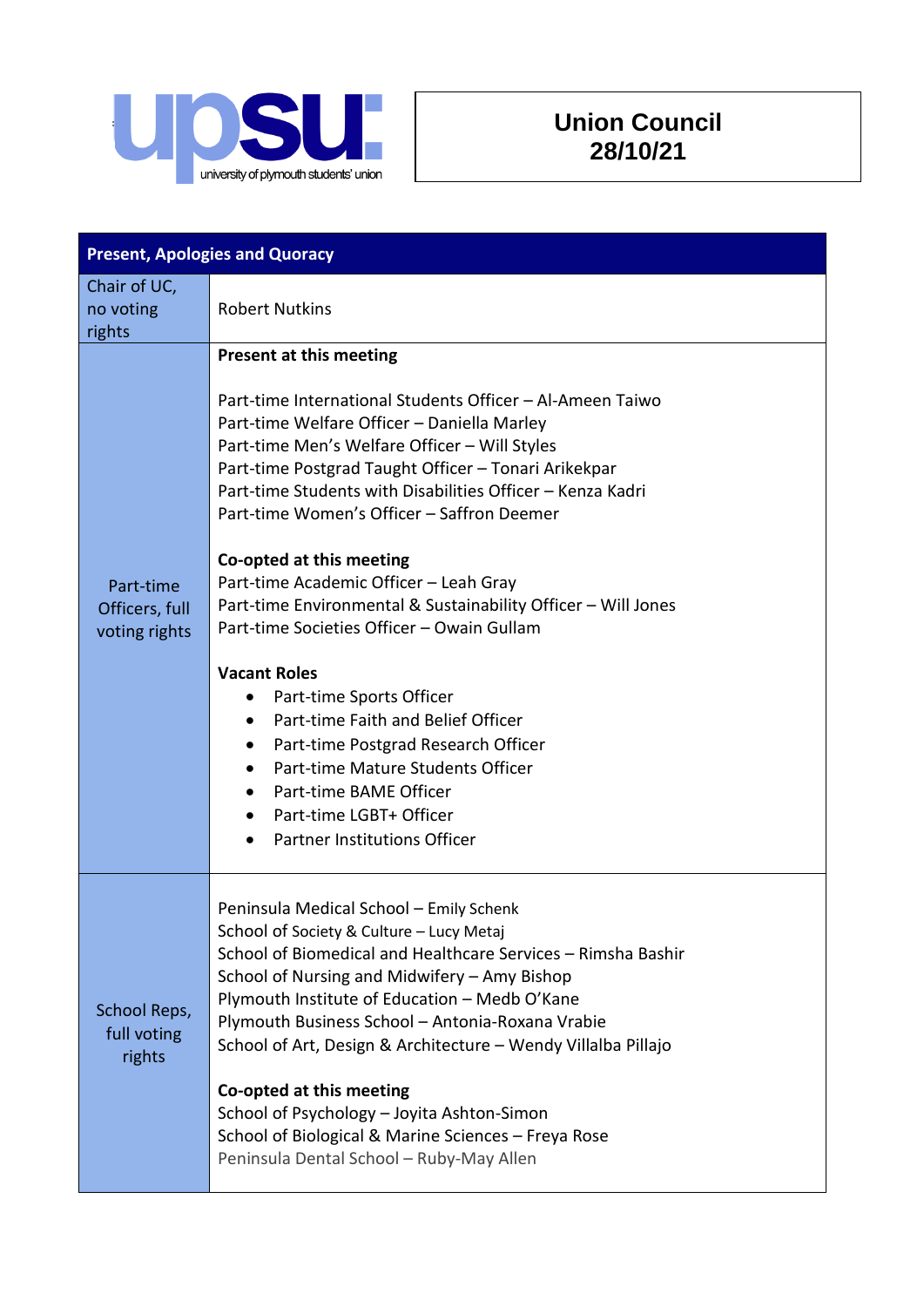|                            | <b>Vacant Roles</b>                                                                                                                                                                                                                                                                  |
|----------------------------|--------------------------------------------------------------------------------------------------------------------------------------------------------------------------------------------------------------------------------------------------------------------------------------|
|                            | School of Geography, Earth & Environmental Sciences                                                                                                                                                                                                                                  |
|                            | School of Engineering, Computing, & Mathematics<br>$\bullet$                                                                                                                                                                                                                         |
|                            | <b>School of Health Professions</b>                                                                                                                                                                                                                                                  |
|                            |                                                                                                                                                                                                                                                                                      |
|                            | VP Wellbeing and Diversity - Fawziyyah Ahmed                                                                                                                                                                                                                                         |
| Sabbatical                 | VP Activities - Mads Morton                                                                                                                                                                                                                                                          |
| Officers, full             | VP Education - Charlie Atkinson                                                                                                                                                                                                                                                      |
| voting rights              | UPSU President - Emi Dowse                                                                                                                                                                                                                                                           |
|                            | UPSU Chief Executive - Nicky Goldthorpe<br>Director of Student Experience - Oli Horne<br>Representation and Democracy Manager - Tracy Priestman (Minute Taker)<br>Representation and Democracy Co-ordinator - Steph Martin<br>Representation and Democracy Co-ordinator - Emma Quinn |
|                            | Observers to meeting seeking co-option, no voting rights prior to successful                                                                                                                                                                                                         |
| Other                      | co-option                                                                                                                                                                                                                                                                            |
| attendees,                 | Freya Rose                                                                                                                                                                                                                                                                           |
| without voting             | Sarah Kunzig<br>David Traub                                                                                                                                                                                                                                                          |
| rights                     | Joyita Ashton-Simon                                                                                                                                                                                                                                                                  |
|                            | Will Jones                                                                                                                                                                                                                                                                           |
|                            | Saam Hasan                                                                                                                                                                                                                                                                           |
|                            | Leah Gray                                                                                                                                                                                                                                                                            |
|                            | Owain Gullam                                                                                                                                                                                                                                                                         |
|                            |                                                                                                                                                                                                                                                                                      |
|                            | <b>Vacant Roles</b>                                                                                                                                                                                                                                                                  |
|                            | <b>Accountability Board Members</b>                                                                                                                                                                                                                                                  |
|                            |                                                                                                                                                                                                                                                                                      |
|                            | Chair of Accountability Board - Alex Butters                                                                                                                                                                                                                                         |
| <b>Apologies</b>           |                                                                                                                                                                                                                                                                                      |
|                            |                                                                                                                                                                                                                                                                                      |
|                            |                                                                                                                                                                                                                                                                                      |
|                            |                                                                                                                                                                                                                                                                                      |
|                            |                                                                                                                                                                                                                                                                                      |
| Not present at             |                                                                                                                                                                                                                                                                                      |
| the meeting<br>and did not |                                                                                                                                                                                                                                                                                      |
| send apologies             |                                                                                                                                                                                                                                                                                      |
|                            |                                                                                                                                                                                                                                                                                      |
|                            |                                                                                                                                                                                                                                                                                      |
|                            |                                                                                                                                                                                                                                                                                      |
|                            |                                                                                                                                                                                                                                                                                      |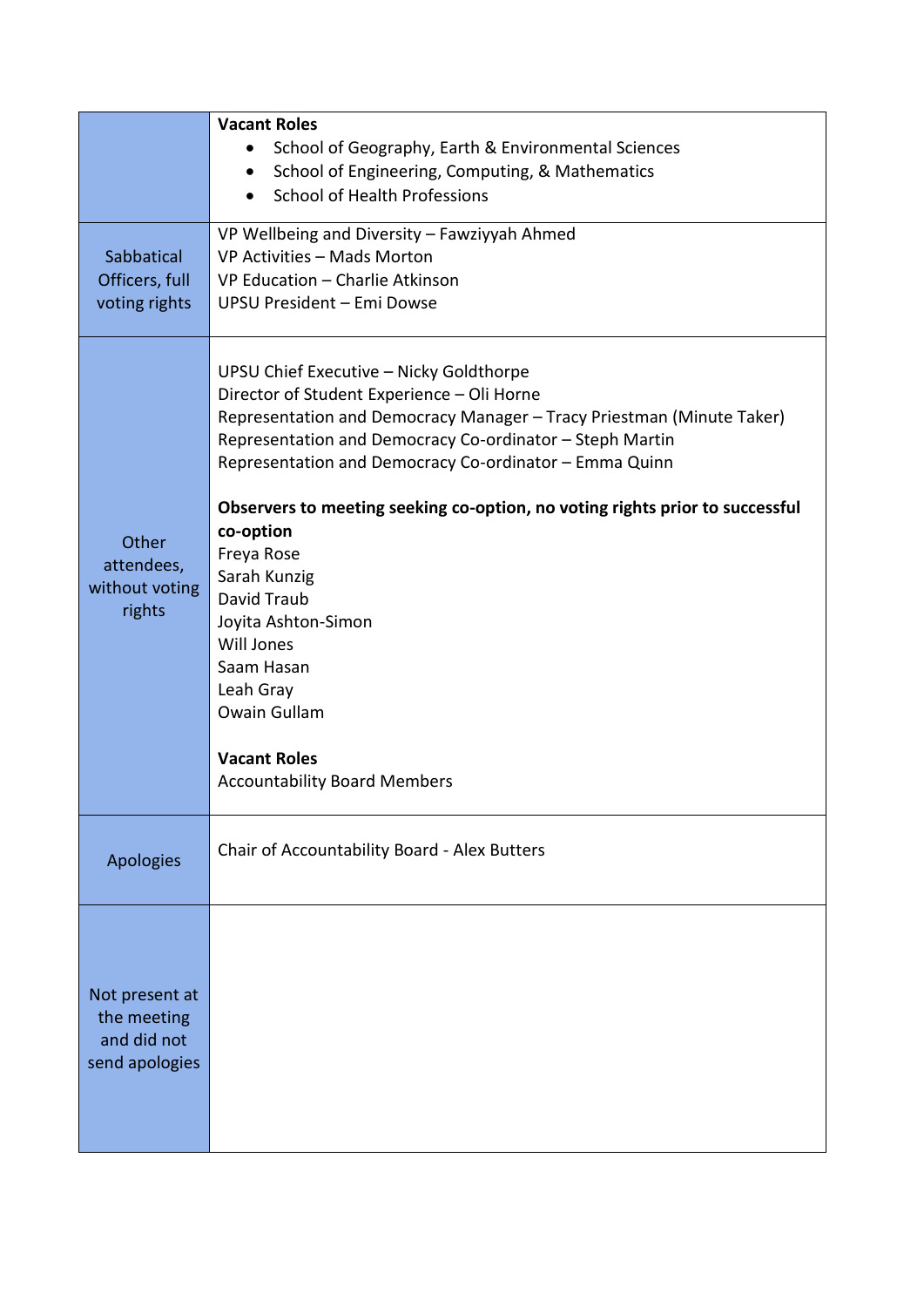| Quoracy | In order for a motion to be passed 75% of the elected voting members need to<br>be present, quoracy was 13. |
|---------|-------------------------------------------------------------------------------------------------------------|
|         |                                                                                                             |

| <b>Minutes</b>                             |                                                                                                                                                                                                                                                                                                                                                                                                                                                                                                                                                                        |
|--------------------------------------------|------------------------------------------------------------------------------------------------------------------------------------------------------------------------------------------------------------------------------------------------------------------------------------------------------------------------------------------------------------------------------------------------------------------------------------------------------------------------------------------------------------------------------------------------------------------------|
| Welcome                                    | The Chair welcomed everyone in attendance and explained that members will<br>be asked to vote for, against or abstain. Abstain is not a polite no, it counts<br>towards quoracy (the number of votes needed for a decision to be binding) but<br>the final decision will be based on the majority of the for or against votes.<br>Vote by raising hand on the reactions button, those sharing a screen can vote in                                                                                                                                                     |
|                                            | the chat.<br>This meeting will be conducted in accordance with the SU Safe Space Policy, the<br>M&A's, Bye-laws and policies of the Union.                                                                                                                                                                                                                                                                                                                                                                                                                             |
|                                            | Please feel free to change screen name to preferred name and add pronouns. If<br>there are any accessibility needs, these can be put in the chat.                                                                                                                                                                                                                                                                                                                                                                                                                      |
| <b>Matters from</b><br>the Last<br>meeting | There was a question from Martin Nicholls, Mature Students' Officer for the<br>previous academic year, at the meeting of 3rd June. This related to the<br>lawfulness of self- defined roles. See Appendix I                                                                                                                                                                                                                                                                                                                                                            |
| Accuracy of<br>minutes                     | The minutes were accepted as a true and accurate record of the meeting                                                                                                                                                                                                                                                                                                                                                                                                                                                                                                 |
| Notice of Any<br>Other<br><b>Business</b>  | Will Styles and Robert Nutkins gave notice of one item each                                                                                                                                                                                                                                                                                                                                                                                                                                                                                                            |
| <b>UPSU Update</b>                         | <b>CEO Update</b>                                                                                                                                                                                                                                                                                                                                                                                                                                                                                                                                                      |
|                                            | Nicky Goldthorpe gave a verbal update which included the following points<br>It is not usual practice within the sector for the CEO to report to Union<br>Council in this way.<br>It's been a busy start to the year for the Advice Centre who have been<br>operating a remote service since the first lockdown in 2020. They have<br>recorded 3751 interactions with 2006 students so far.<br>The SU app has launched and is going well<br>٠<br>Clubs and Societies are already doing better than 2020 levels but are not<br>$\bullet$<br>back up to 2019 levels yet. |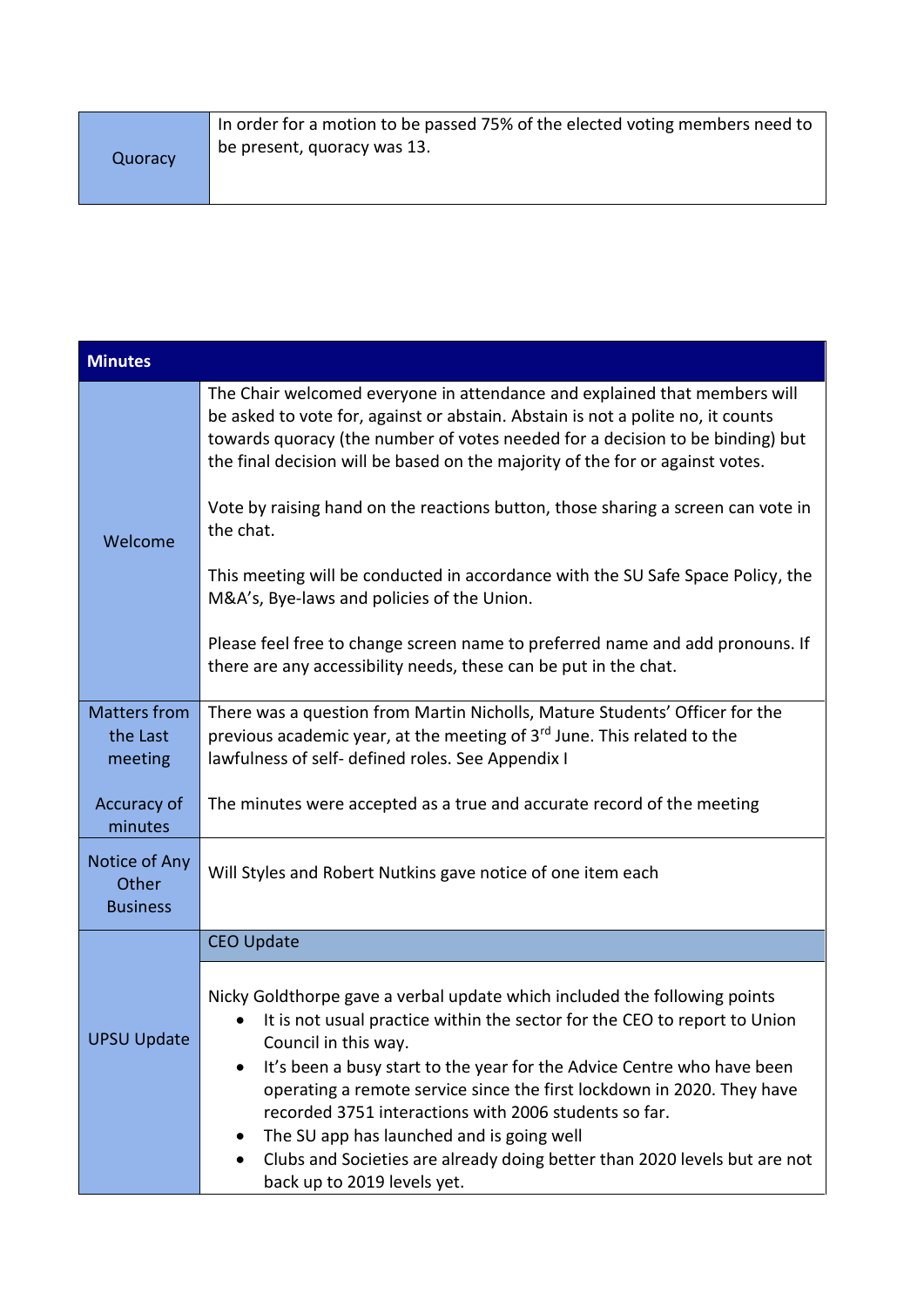|                                     | There have been over one million page views on the website, the highest<br>ever<br>Due to staff being on furlough, furlough claims and two business<br>interruption claims, it is hoped that the accounts will show a surplus this<br>year.                                                                            |
|-------------------------------------|------------------------------------------------------------------------------------------------------------------------------------------------------------------------------------------------------------------------------------------------------------------------------------------------------------------------|
|                                     | Co-option                                                                                                                                                                                                                                                                                                              |
|                                     | The Chair explained that the process of co-option is that the Union Council will<br>vote, as elected members, rather than a cross campus ballot. Each candidate for<br>each role will give a short speech and then be placed in a breakout room with a<br>staff member from Student Voice whilst the vote takes place. |
|                                     | <b>Biological and Marine Sciences School Rep</b><br>There were three people seeking co-option for this role, each gave a short                                                                                                                                                                                         |
|                                     | speech in support of their nomination<br>The Chair then asked members to vote for their first-choice candidate                                                                                                                                                                                                         |
|                                     | For Saam Hasan: 6<br>For Freya Rose: 8<br>For Sarah Kunig: 1                                                                                                                                                                                                                                                           |
|                                     | Freya Rose was elected as Biological and Marine Sciences School Rep                                                                                                                                                                                                                                                    |
| <b>Matters To</b><br><b>Discuss</b> | <b>Peninsula Dental School Rep</b><br>Ruby May Allen gave a short speech                                                                                                                                                                                                                                               |
|                                     | For Ruby-May Allen: 13<br><b>RON: 0</b>                                                                                                                                                                                                                                                                                |
|                                     | Ruby-May Allen was elected as Peninsula Dental School Rep                                                                                                                                                                                                                                                              |
|                                     | <b>Part-time Academic Officer</b><br>Leah Gray gave a short speech<br>For Leah Gray: 13<br><b>RON: 0</b>                                                                                                                                                                                                               |
|                                     | Leah Gray was elected as Part-time Academic Officer                                                                                                                                                                                                                                                                    |
|                                     | <b>Environment and Sustainability Part-time Officer</b><br>David Traub and Will Jones both gave a short speech before the vote took place<br>For David: 7<br>For Will: 9                                                                                                                                               |
|                                     | Will Jones was elected as Part-time Environment and Sustainability Officer                                                                                                                                                                                                                                             |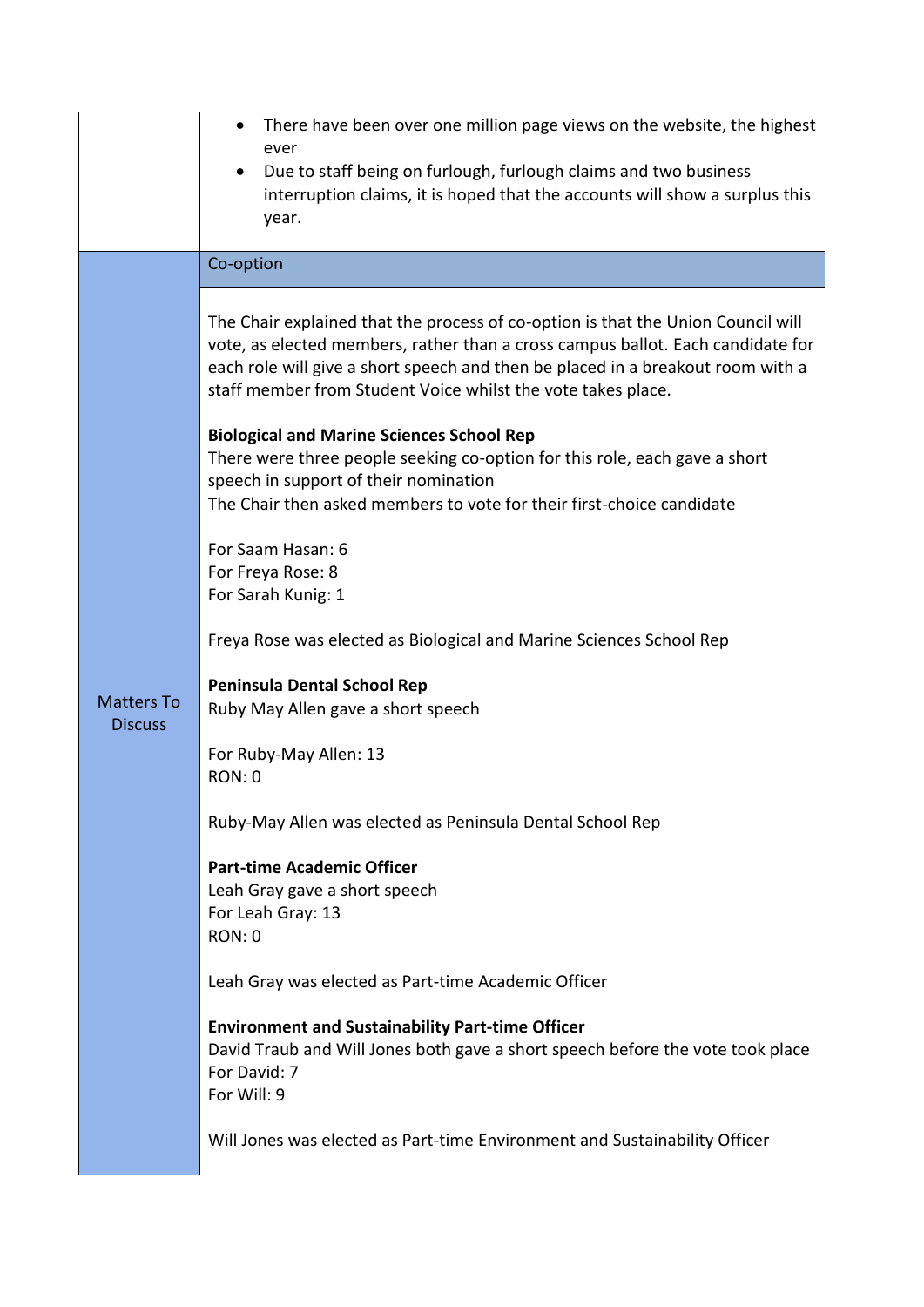|         | <b>School of Psychology Rep</b>                                                                                                                                                                             |
|---------|-------------------------------------------------------------------------------------------------------------------------------------------------------------------------------------------------------------|
|         | Joyita Ashton-Simon gave a short speech                                                                                                                                                                     |
|         | For Joyita: 17                                                                                                                                                                                              |
|         | Joyita Ashton-Simon was elected as School of Psychology Rep                                                                                                                                                 |
|         | <b>Part-time Societies Officer</b>                                                                                                                                                                          |
|         | Owain Gullam gave a short speech                                                                                                                                                                            |
|         | For Owain: 15                                                                                                                                                                                               |
|         | For RON: 1                                                                                                                                                                                                  |
|         |                                                                                                                                                                                                             |
|         |                                                                                                                                                                                                             |
|         | <b>Student Trustee Ratification</b>                                                                                                                                                                         |
|         | Emi Dowse, President gave an overview of the role of Student Trustee. Council<br>members were asked to vote to ratify their appointment which was made by<br>the Governance and Appointments Sub-Committee. |
|         | For Charles Gage: 15                                                                                                                                                                                        |
|         | <b>RON: 4</b>                                                                                                                                                                                               |
|         |                                                                                                                                                                                                             |
|         | For Aira Ong: 15                                                                                                                                                                                            |
|         | <b>RON: 4</b>                                                                                                                                                                                               |
|         |                                                                                                                                                                                                             |
|         | Oliver Smith: 14                                                                                                                                                                                            |
|         | <b>RON: 3</b>                                                                                                                                                                                               |
|         | All Student Trustee appointments were ratified                                                                                                                                                              |
|         | <b>Officer Reports</b>                                                                                                                                                                                      |
|         | Officers gave a verbal update in addition to their written reports which were                                                                                                                               |
|         | circulated prior to the meeting.                                                                                                                                                                            |
|         |                                                                                                                                                                                                             |
|         | President                                                                                                                                                                                                   |
|         | Drink Spiking – the SU will be launching a campaign to communicate                                                                                                                                          |
|         | what the SU is doing in relation to spiking and general student safety.                                                                                                                                     |
| Reports | This will also link in other venues around Plymouth as well as the Police,<br>and other institutions. Please message any Officers if interested in                                                          |
|         | getting involved.                                                                                                                                                                                           |
|         | The university will be sending out a message about 2020 graduation by<br>$\bullet$                                                                                                                          |
|         | the end of the week. This will ask if students would like a graduation or a                                                                                                                                 |
|         | celebration. Please share the details of the survey with any alumni.                                                                                                                                        |
|         |                                                                                                                                                                                                             |
|         | <b>VP Education</b>                                                                                                                                                                                         |
|         | Working for more Postgrad involvement in the SU, initiatives so far have                                                                                                                                    |
|         | included in person and on-line social meets. CA noted that they would                                                                                                                                       |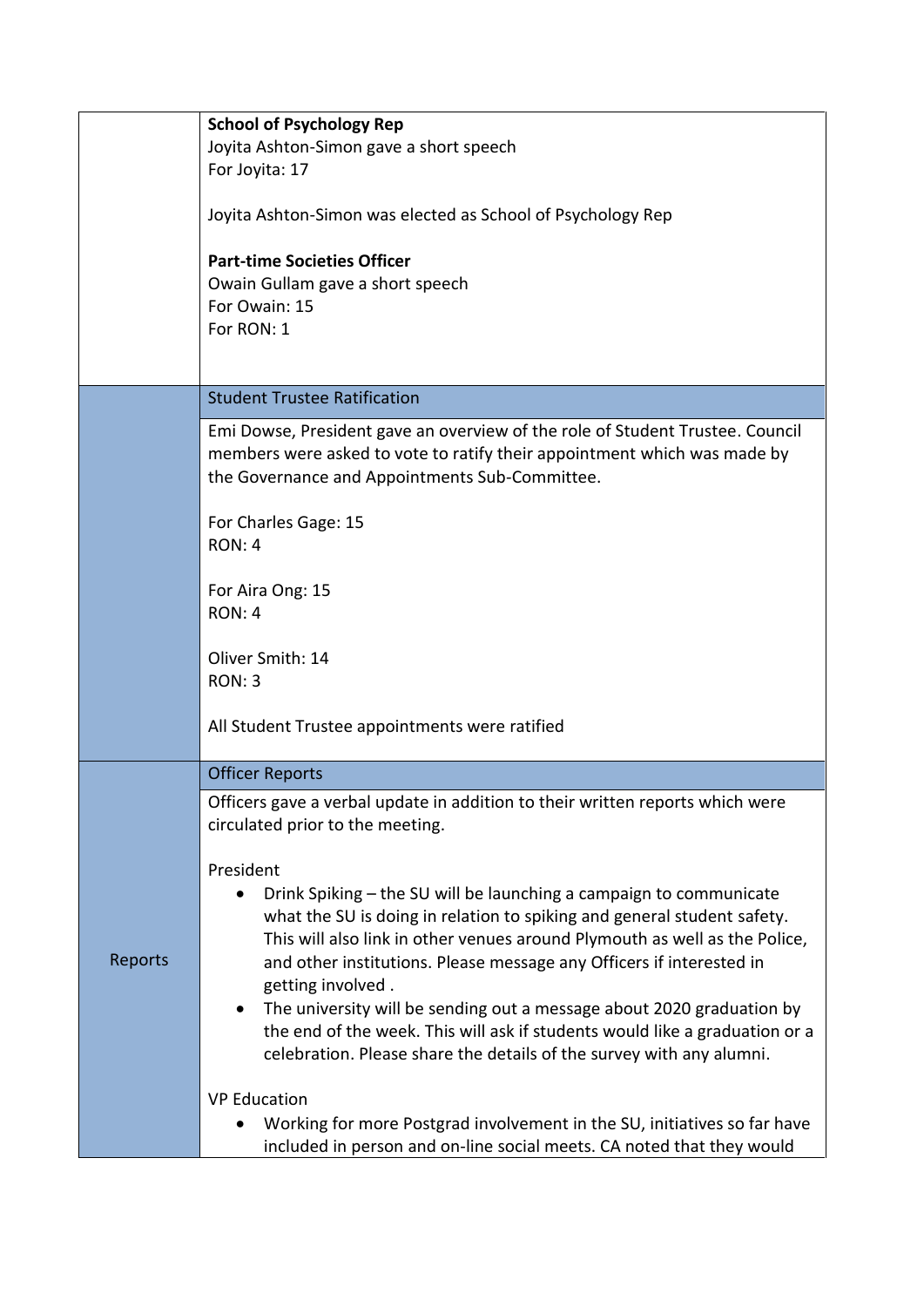|            | like to work with both Part-time Officers and School Reps to expand<br>what is currently offered.<br>Essay Mills - COVID disrupted the campaign this year but the SU would<br>like to highlight the issue and how it can impact students in addition to<br>academic misconduct, so things like being scammed and blackmailed                                                                                                                                                                                                                                                                                                                                                                                                                                                  |
|------------|-------------------------------------------------------------------------------------------------------------------------------------------------------------------------------------------------------------------------------------------------------------------------------------------------------------------------------------------------------------------------------------------------------------------------------------------------------------------------------------------------------------------------------------------------------------------------------------------------------------------------------------------------------------------------------------------------------------------------------------------------------------------------------|
|            | <b>VP Activities</b><br>Working with the university sustainability team. They are currently<br>$\bullet$<br>working on a page that focuses on waste management and MM will<br>share the link once the page goes live<br>Mental Health and Wellbeing - working with wellbeing services who are<br>$\bullet$<br>providing Mind Your Mate and Turbo teach sessions<br>Working on keeping the Team Plymouth insta page up to date                                                                                                                                                                                                                                                                                                                                                 |
|            | VP Wellbeing and Diversity<br>Working with MM and the university on a Let's Talk about Sex week<br>which will promote the university's Sexual Violence Policy. The week is<br>also Trans Awareness Week and there are plans to work that in also.<br>Working with the university on plans for a decolonisation video<br>regarding students experiences<br>Working with Advice on accommodation to ensure that students have<br>the information needed to make an informed choice about their<br>accommodation and when to sign up.                                                                                                                                                                                                                                            |
|            |                                                                                                                                                                                                                                                                                                                                                                                                                                                                                                                                                                                                                                                                                                                                                                               |
| <b>AOB</b> | Manifesto Format<br>Will Styles, Men's Welfare Officer commented that whilst they understood the<br>intention behind the change in manifesto format this year, it did lead to<br>confusion. Will made the suggestion that both aspects could be used for<br>different purposes moving forward. So a manifesto which explains what a<br>candidate would work on once elected and also an answer to the question 'if<br>you could change one thing about the University or SU, what would that be?'<br>Sub-Committees<br>Robert Nutkins, Union Council Chair explained that each sub-committee has<br>roles that are expected to attend, all others roles are invited but attendance is<br>optional.<br>Support<br>Do contact Student Voice if you need any training or support |
|            | In person, online or hybrid meetings                                                                                                                                                                                                                                                                                                                                                                                                                                                                                                                                                                                                                                                                                                                                          |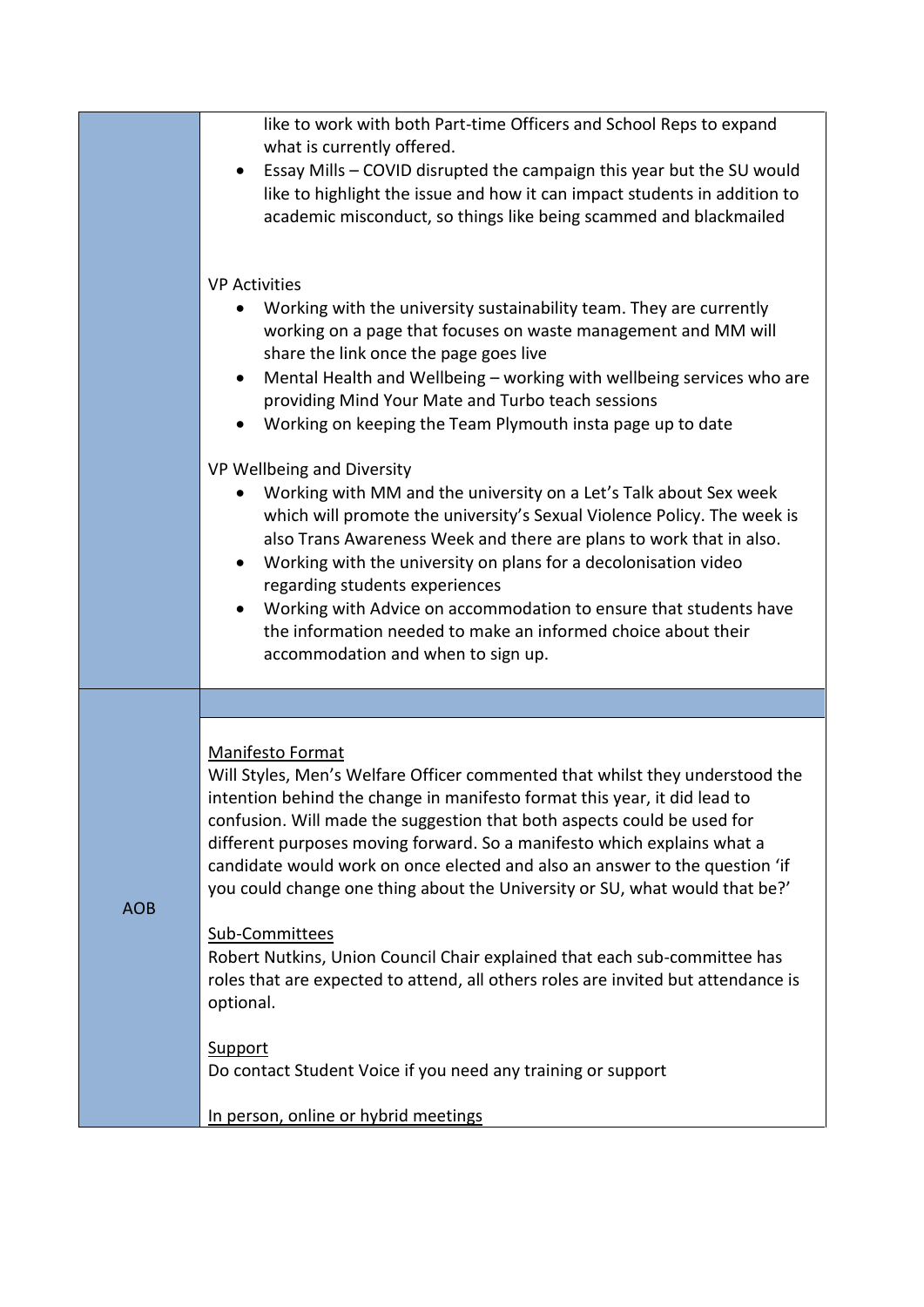|                        | The chair asked which style of meeting people would prefer. Most popular<br>seemed to be the suggestion of a hybrid model whereby people could attend in<br>person or by Zoom, depending on personal circumstance.<br>It was agreed that Student Voice should set up a poll with a text box so people<br>could explain their decision, if they wanted to. |
|------------------------|-----------------------------------------------------------------------------------------------------------------------------------------------------------------------------------------------------------------------------------------------------------------------------------------------------------------------------------------------------------|
| Dates for the<br>Diary |                                                                                                                                                                                                                                                                                                                                                           |
|                        | Monday 1 <sup>st</sup> November - Academic Sub-Committee<br>Wednesday 3 <sup>rd</sup> November - Wellbeing and Student Experience Sub-Committee<br>Tuesday 9 <sup>th</sup> November – Equality, Diversity and Inclusion Sub-Committee<br>Tuesday 16 <sup>th</sup> November - Papers and Reports Deadline for Union Council                                |
| <b>Next Meeting</b>    | Tuesday 30 <sup>th</sup> November 2021                                                                                                                                                                                                                                                                                                                    |

## **Appendix I**

## [Equalities Act 2010](https://www.legislation.gov.uk/ukpga/2010/15/pdfs/ukpga_20100015_en.pdf)

The Act says that the duty of a membership/charitable organisation, is to not discriminate against anyone because of the following protected characteristics: age, gender reassignment, being married or in a civil partnership, being pregnant or on maternity leave, disability, race including colour, nationality, ethnic or national origin, religion or belief, sex, sexual orientation. Their definitions can be found under [chapter 1 of the Act.](https://eur03.safelinks.protection.outlook.com/?url=https%3A%2F%2Fwww.legislation.gov.uk%2Fukpga%2F2010%2F15%2Fpart%2F2%2Fchapter%2F1&data=04%7C01%7Ctracy.priestman%40su.plymouth.ac.uk%7C30c451dbd2f444387a3b08d95288d727%7C5437e7eb83fb4d1abfd3bb247e061bf1%7C1%7C0%7C637631570092964787%7CUnknown%7CTWFpbGZsb3d8eyJWIjoiMC4wLjAwMDAiLCJQIjoiV2luMzIiLCJBTiI6Ik1haWwiLCJXVCI6Mn0%3D%7C1000&sdata=DsQx5h5HGcs8q%2BRtYwESqw%2BuL2oVv44fWOzgaNH52VU%3D&reserved=0)

[Under the section 193 of the Equality Act 2010,](https://eur03.safelinks.protection.outlook.com/?url=https%3A%2F%2Fwww.legislation.gov.uk%2Fukpga%2F2010%2F15%2Fsection%2F193&data=04%7C01%7Ctracy.priestman%40su.plymouth.ac.uk%7C30c451dbd2f444387a3b08d95288d727%7C5437e7eb83fb4d1abfd3bb247e061bf1%7C1%7C0%7C637631570092974741%7CUnknown%7CTWFpbGZsb3d8eyJWIjoiMC4wLjAwMDAiLCJQIjoiV2luMzIiLCJBTiI6Ik1haWwiLCJXVCI6Mn0%3D%7C1000&sdata=uhmviPDbBnVCSOal3EiViYnZn6xXAXgQCNHE0IpHD7E%3D&reserved=0) charities can sometimes restrict their services or benefits to people with a particular protected characteristic, if they can demonstrate:

- that they have a good enough reason for this discrimination ('a proportionate means of achieving a legitimate aim'), or
- that it's necessary to restrict their services to a particular group because of the disadvantage suffered by that group ('for the purpose of preventing or compensating for a disadvantage linked to the protected characteristic').

#### **Positive action**

Examples of Positive Action:

- It would be lawful for a students' union to reserve positions for members of certain underrepresented groups.
- A students' union provides mentoring and additional support for BAME students wishing to run for sabbatical officer positions to address the imbalance caused by the far greater number of white applicants.
- A students' union carries out a diversity survey of its staff and finds out that, in comparison with the local and/or student population, it employs a low number of black and minority ethnic staff. The students' union undertakes outreach work such as raising awareness of public appointments within the community to encourage more applications from black and minority ethnic people.

The Act also includes positive action provisions around recruitment and promotion. It permits an employer to take a protected characteristic into consideration when deciding who to recruit or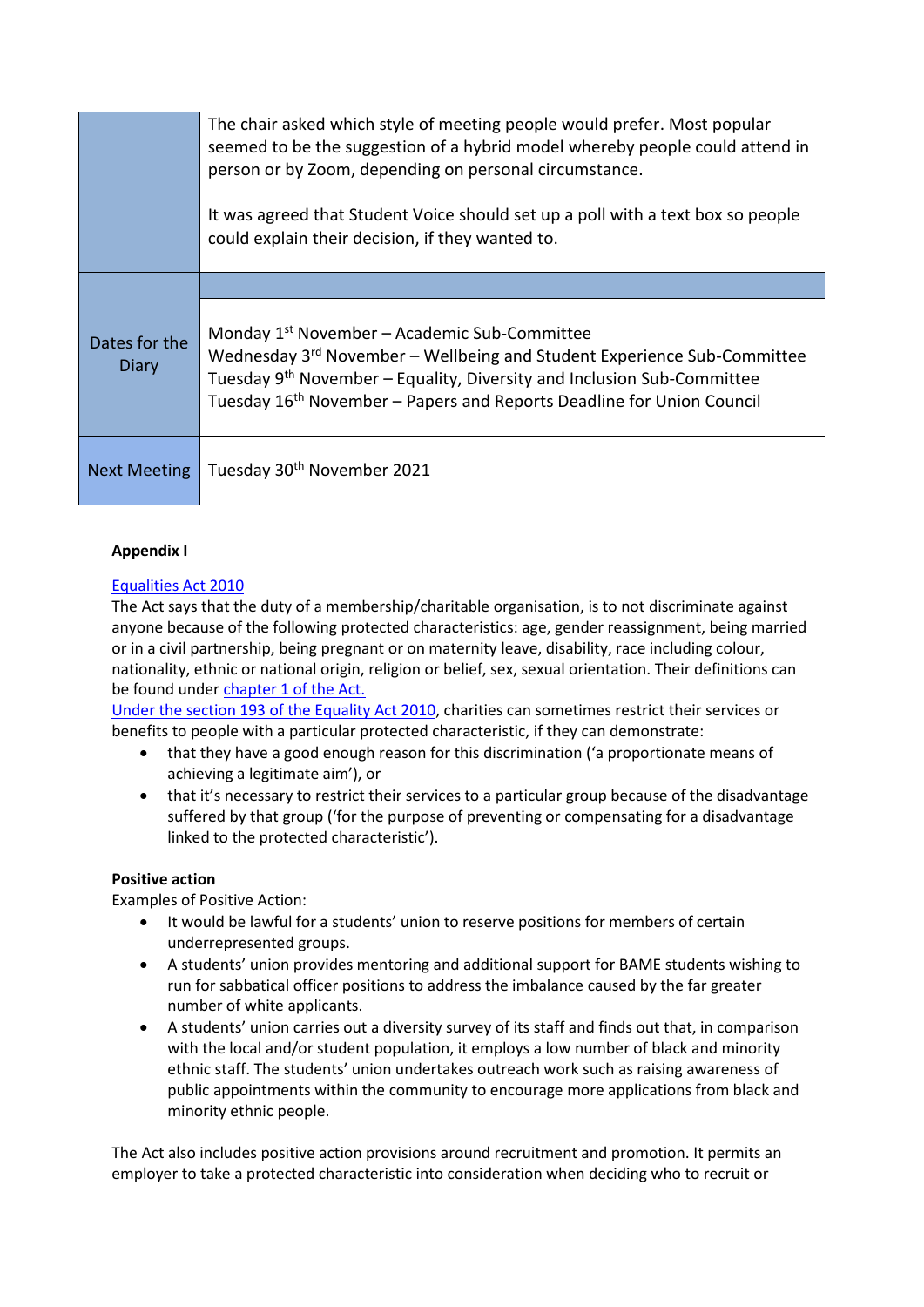promote, where people with the protected characteristic are at a disadvantage or are underrepresented. This can be applied only where candidates are equally qualified and does not allow employers to have a policy of automatically treating people who share a protected characteristic more favourably than those who do not. Also, it is important to note that this is a voluntary provision and students' unions can choose to use it, if they so wish. Positive Action relating to recruitment and promotion

[https://assets.publishing.service.gov.uk/government/uploads/system/uploads/attachment\\_data/file](https://assets.publishing.service.gov.uk/government/uploads/system/uploads/attachment_data/file/85014/positive-action-recruitment.pdf) [/85014/positive-action-recruitment.pdf](https://assets.publishing.service.gov.uk/government/uploads/system/uploads/attachment_data/file/85014/positive-action-recruitment.pdf)

## **Sabbatical Officer Updates**

# President Update

*Emi Dowse*

## **Manifesto Points**

#### **Empower Students**

I have begun to put together a plan of how this manifesto point will play out.

#### **Increase Engagement**

- I have split this manifesto goal into two parts. 1. Increasing the understanding and awareness of officers for 21/22 and 2. The officer communication strategy.
- The officer team met to discuss the use of their social media accounts to increase awareness, and we will be doing regular Instagram takeovers on the UPSU account.
- The team have organised "uniform" with our names and roles so that students know who we are when we are out of the office.
- Throughout Freshers week the team, all did Instagram takeovers to get our faces out there. I have had positive feedback from students about the takeovers, and many have reported recognising us from the social media presence.
- The team also took the opportunity of freshers to talk to students around campus; this was an excellent opportunity to see how people were settling back into campus and finding it after covid.

## **Covid Recovery**

- My covid recovery manifesto goal has been my main priority due to the time-sensitivity of it.
- I raised my manifesto goal in meetings with the vice-chancellor student experience, and we agreed that it would be a good topic to raise at student life.
- We raised this as a discussion point at student life, and I plan to follow this up with the DPV in September.
- We raised concerns about transparency to the Vice-Chancellor in our team meeting with her (see below).
- The student union has signed up to the student minds SU so that we are able to have an SU approach to mental health instead of just signposting to the SU services. The VP Wellbeing and Diversity will lead on this.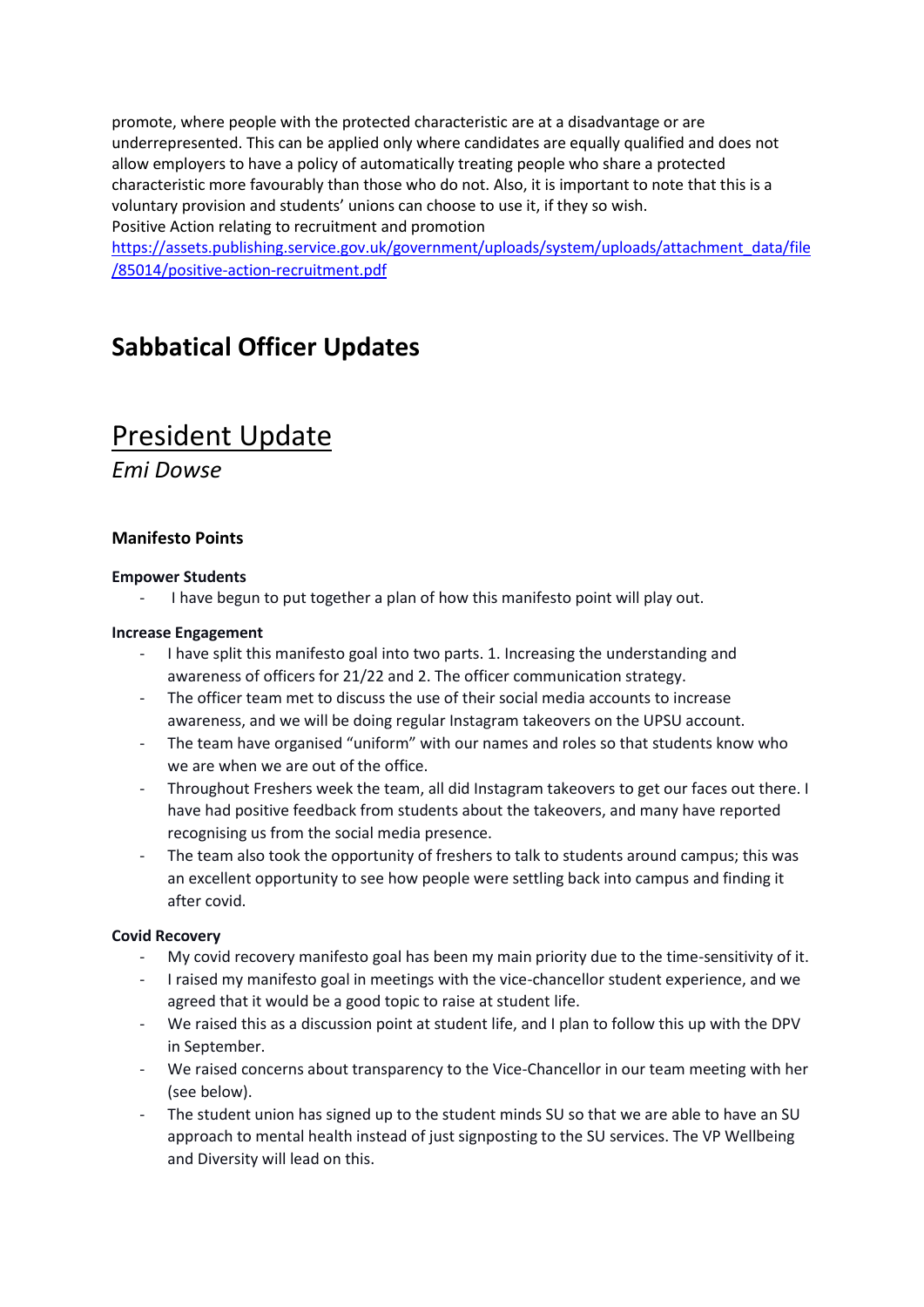As a team, we have been receiving reports from students about safety concerns for them returning to campus. We have raised this in relevant committees and meetings and have been told that the University will try to accommodate these concerns through study and wellbeing review.

## **Monthly Updates**

## **Graduation Speech**

The Officer Team had the privilege of delivering the Vote of Thanks at the Graduation ceremonies this year. I delivered five speeches across the week and was able to give the speech to my own school.

## **2020 Graduation**

I am continuing the work I did last year to lobby the University for a Graduation Ceremony. This month I focused my efforts on addressing the class of 2020 through Instagram stories and a blog post as many felt forgotten and left out. As an SU, we launched a survey to understand how many 2020 Graduates would attend an Official ceremony if offered it. The responses will be used in our lobbying of the University.

## **Trustee Board Chair Training**

Throughout the month, I attended four Trustee chair training webinars. The sessions covered the history of charities and trustee boards, engaging the trustees, running board meetings and tips on being a good trustee board chair.

## **WONKHE Public Speaking Training**

The team had public speaking training with Jim from WonkHE. This addressed effective introductions, speaking in committees and speech writing.

## **Finance and Staffing**

I attended my first finance and staffing meeting. This is a sub-committee to the board of trustees. **Essay Mills**

The VP Education and I are planning on running a campaign to address student usage of Essay Mills. The campaign aims to identify why students use essay mills and address the issues that essay mills can cause to students.

## **Policy catch up**

We met with the Head of Student Administration and Academic Policy and Quality Manager to discuss all the policy changes to be implemented in 2021/22.

## **International welcome**

The Officer team delivered a "Welcome to the SU" talk for international students. The talk covered who we were, the role of a Students Union and how they can be involved. Following this, we helped out at the international fish and chips evening and were able to sit and talk with the students about how they found the previous year learning and how they felt about returning to campus**.**

#### **Pub Quiz**

The officer team hosted the first Sunday pub quiz of the year. It was a great success, with over 600 students showing up and approximately 200 who were able to take part.

## **Careers meeting**

The officer team met with the careers services to discuss how we could work together over the next year. This was a valuable meeting and will become a regular thing.

## **Freshers**

It was great that the students union was able to offer an in person fresher's experience this year alongside virtual events.

## **Lead and Change Networking**

I attended networking sessions with other Sabbatical Officers; this was an excellent opportunity to see how other SU's were handling topics such as student engagement and covid recovery. **Officer 1-1's**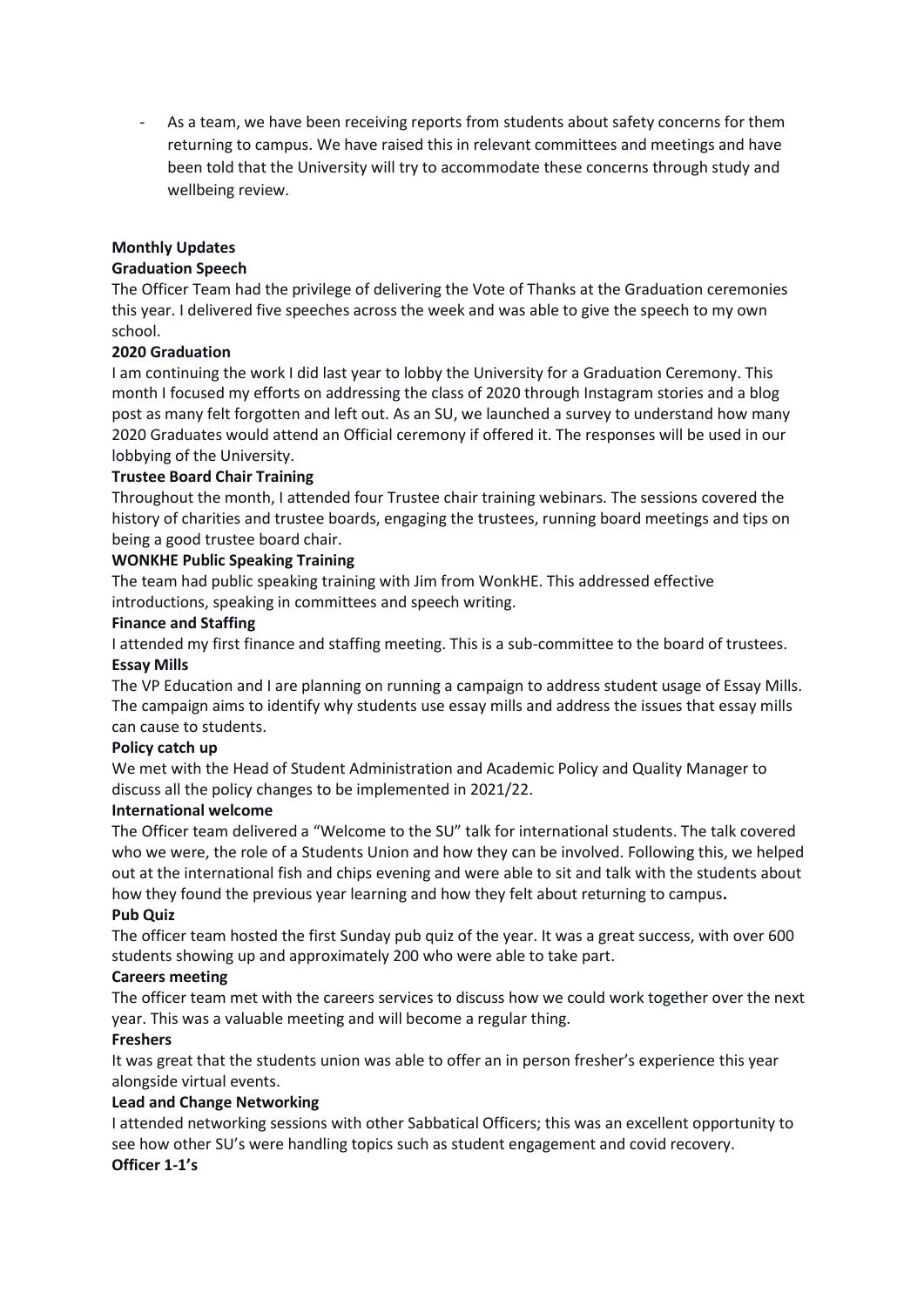I met with each of the officers to discuss how they were finding their new roles, their campaigns for the year ahead and how I could support them.

# Vice President Wellbeing & Diversity Update *Fawzy Ahmed*

September has been the busiest month so far. In this month, we had freshers and Graduation. It was nice being back on campus and seeing campus being busy with both students and staff.

## Manifesto updates

Better Wellbeing Provisions

- The dates for the Wellbeing forum have already been added to the calendar for every month. The Wellbeing forum for September had to be cancelled due to lack of promotions as well as busy schedule due to Freshers and graduation.
- I put plans to have a themed Wellbeing forum for black history for the month of October to talk about how students can be better supported by the wellbeing services especially people of colour. I will provide an update once this event has taken place
- The Sabbatical team had a meeting with the student services team. In this meeting, I raised my first manifesto meeting point regarding better wellbeing provisions. I raised the importance of having mental health training for all university staff to better support students. The team mentioned that mental health training is already being rolled out to staff, but is more about the application. I have been invited to speak to heads of schools to speak to them directly and to bring up a solution on how we can better support students.
- I also raised the discussion on how we can have more inclusive services for our diverse community. They updated me that they are in contact with some charities on how we can implement that at Plymouth. I will follow up on this

## Better Accommodation

- This manifesto point has progressed a little since my last update
- As a team, we discussed our priorities for the academic year with the directors, managers, and student voice. In this meeting, I discussed how I want to introduce a rate my land lord scheme or a housing charter where students are better informed about which housing agencies work with the student needs at heart Due to the housing agreements, the SU has with housing agencies, it may be difficult to launch this scheme. However, we have started having discussions with the Senior leadership team on we can best support our students with regards to Accommodation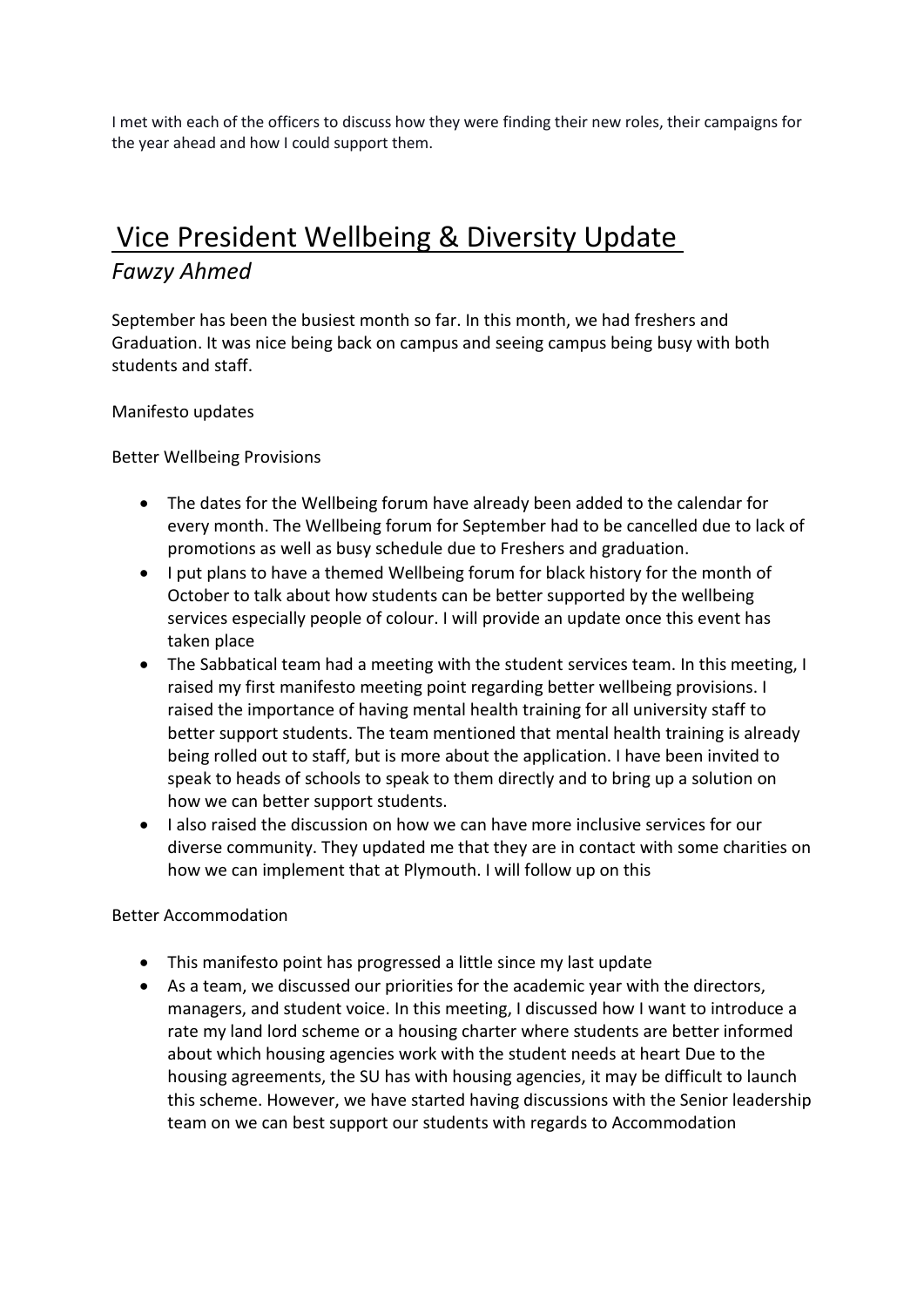• I had a discussion with advice on the other half of this manifesto, which is to educate students on their rights as tenants. I passed on some useful contents to the Advice team that could be useful information for our students.

Empowering Underrepresented groups

- Decolonization of the curriculum video: I worked with the university intern for decolonization of the curriculum video. We filmed a few students talking about their experiences within their course. The aim of the video is to highlight the need for a more diverse/inclusive university. More updates will follow as these progresses.
- Black History Month: I spent some time this month planning Black History Month. I reached out to the library and a few societies to see how we can commemorate BHM

Other updates:

Graduation: The sabbatical had the amazing opportunity to give the vote of thanks at the 2021 graduation ceremonies. I had the pleasure of delivering the vote of thanks at 5 ceremonies. I would say this is one of my favourite memories of being a sabbatical officer. It was amazing graduates, staff and loved ones come together to celebrate the achievements of our students

Freshers: After a covid year, it was nice to clubs and societies and the SU itself being and busy and bubbly. I had the chance to speak some of the cultural societies to talk about how we can work together in the year.

Officer Pub quiz: The Officer team hosted the first pub quiz of the school year. We had about 600 students in attendance. The environment was fun and the students enjoyed the quiz. We raised a generous amount of money, in which half went to our chosen charity, first light which is one of the charities we are working with this year

International Student Welcome:

WonkHe Public speaking training:

Careers Team meeting:

## Vice President of Activities Update *Madeleine Morton*

September has been an incredibly busy month, with freshers returning to campus after near 2 years of being apart, graduations taking place and really trying to make progress on my manifesto. This month, things have really kick-started in terms of my manifesto and I have thoroughly enjoyed having students back on campus, sports playing again, societies meeting up again and volunteers getting back into the swing. I feel much more settled into my role now that we can interact with and help students.

## **Manifesto points UPDATE: Celebration and Inclusion**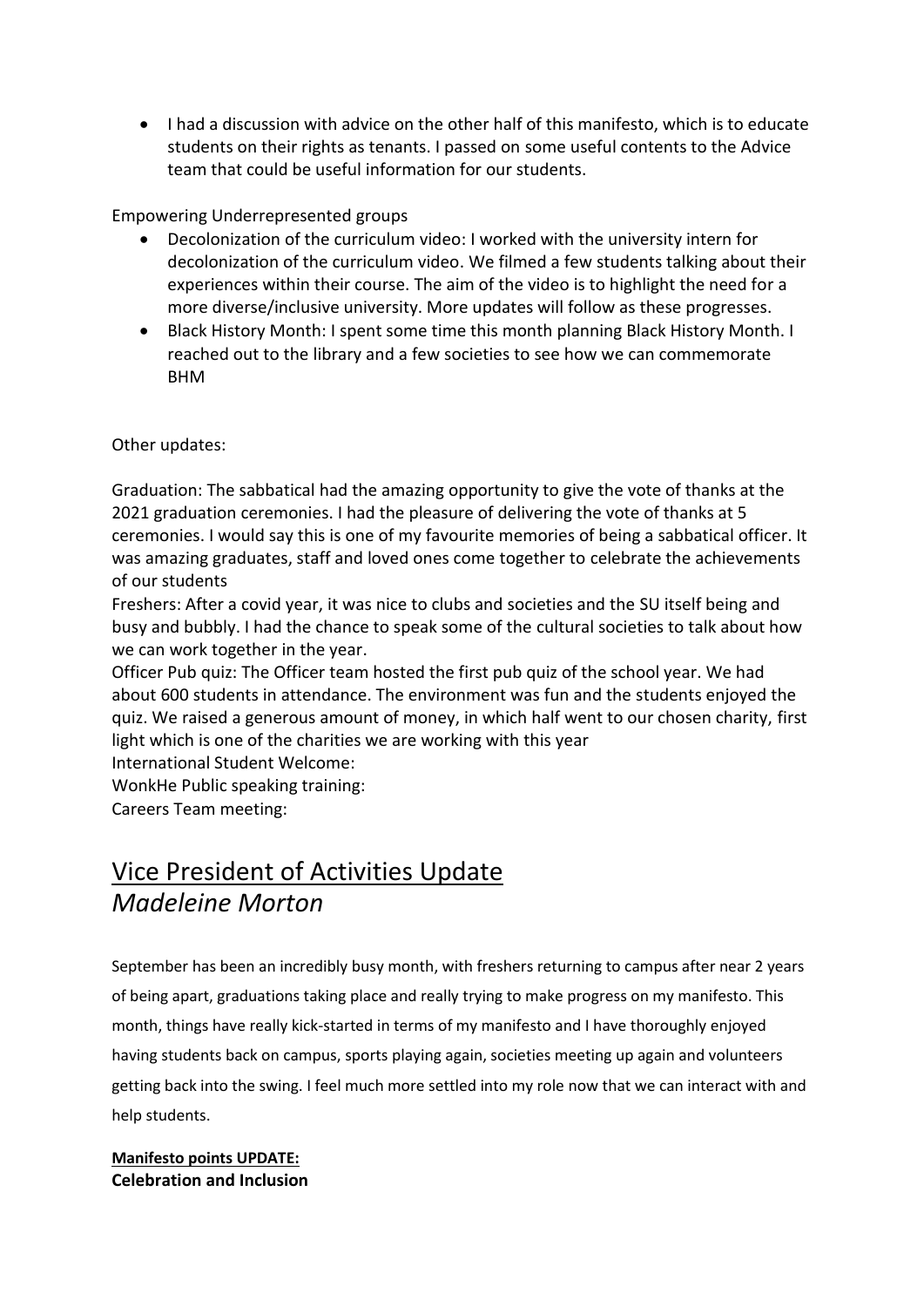- Akuma stash has been launched with the new logo on and is available to buy.
- Continued work on the Team.Plymouth Instagram where both sports and societies have been mentioning it in stories and tagging it in posts which has allowed me to repost and encourage engagement across the student led groups.

## **Mental Well-being**

- Student services have offered to come into forums for timed business to give some mental health training or a Q&A.
- **I** Look after your mate training has been circled round the societies and sport.
- By-stander training has been made available for all students but it needs a boost through the student lead groups.

## **Sustainability**

- Set up a meeting with Matthew Tosdevin where we spoke about what he and the University sustainability team are doing to tackle problems with waste engagement:
	- New website area for students to access
	- Short videos (hoping to be helped by societies) explaining different types of waste
	- Quizzes on recycling

## **Other:**

- **BoG Induction**  Led by Emma and Leeanne, we received more information on being a student governor and learnt more about the role
- **First Societies Forum**  Took place on zoom and had over 70 chairs/committee attend. There was loads of questions and suggestions which was really helpful for the next forum but there was also a lot of positivity and engagement around the new academic year.
- **Varsity 2022 meeting**  First meeting of the year was very successful got an idea for dates that would work for both sides and it was a very positive and forward thinking meeting.
- **BUCS Regional Meeting**  The first regional BUCS meeting went well. A new student chair and chair were elected.
- **First Sports Forum**  Took place in person and there was a lot of engagement throughout all the clubs. There was a very positive response around having more training on mental health and more awareness.
- **Back to BUCS -** Travelled to Nottingham for a Back to BUCS conference which took place all day and spoke about how we use BUCS play and other important information. There was also a brilliant panel on disability in BUCS which was very thought provoking.
- **Public Speaking Training**  Jim from WonkHE lead a brilliant session on how to speak in public, as well as the speech itself, a lot of techniques were learnt that were incredibly useful for graduation.
- **Pub Quiz** The Sabbatical Officer team hosted the first SU Sunday quiz which was incredibly popular and we raised over £250 for charity.
- **Volunteering Fair**  Took place on the Monday of freshers' week in Rolle marquee.
- **Sports Fair** Took place on the Wednesday of freshers' week in Rolle Marquee
- **Societies Fair**  Took place on the Thursday of freshers' week in Rolle Marquee, Main Hall and the SU marquee.
- **Sporting Excellence Scholarship**  5 scholarships were given out for students who are competing at an international level in their sport.
- **Graduation**  It was an incredible experience to be a part of, especially giving speeches at not just my own graduation but also 3 others. It was a privilege and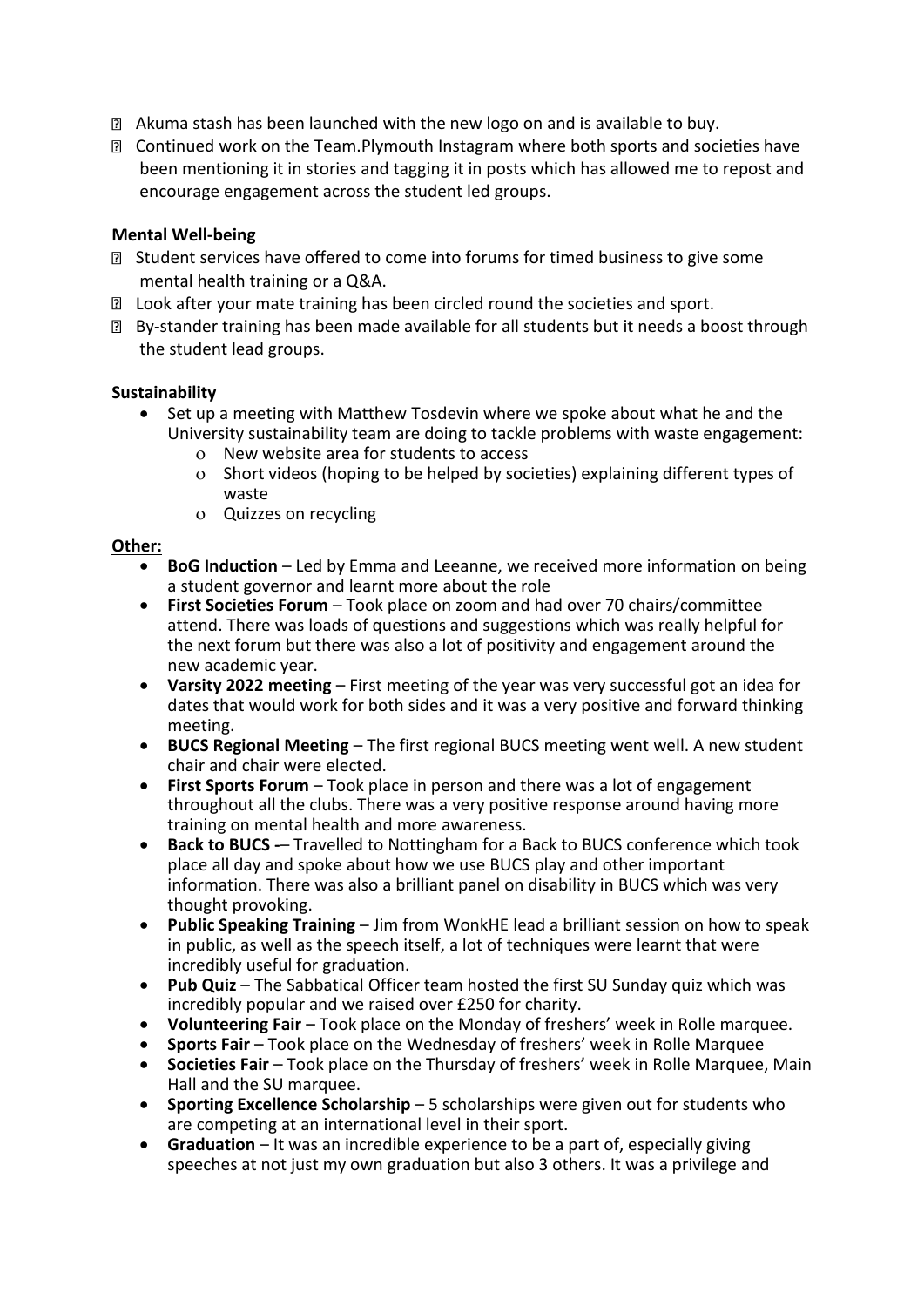something I will never forget, I was very proud of all the students graduating and seeing them all so happy.

- **Sicon** Learnt how to use the SU's finance portal which I will use to raise purchase orders and approve PO's from other members.
- **Initiations** A letter was sent to VC's across the country from BUCS and UUK which raised the issue of initiations happening in sports clubs. This was then addressed in sports forum and we made sure people understood there are serious consequences to some forms of initiations and that there are now anonymous reporting tools on BUCS which are sent to the respective Uni and action will be taken.
- **FTLQC** –
- **Student Services**  A meeting with student services was incredibly successful and there are definite partnerships to be had between us to mutually benefit each other in works regarding mental health and other things.

# Vice President Education Update

## *Charlie Atkinson*

September has been dominated by Freshers' Week and International Welcome, and to that end it was great to see students back on campus and enjoying what we offered through the Students' Union. I really enjoyed being able to meet and talk to students and the various Societies and Sports Clubs in the fairs. As a Sabb team, we also got the chance to host the first SU Quiz Night of the year!

It has also been a positive week for developing my manifesto points, as especially at the start of the month, I had the opportunity to be a part of some high-level university meetings.

**Returning from Covid: I will endeavour to ensure that students feel safe to return to campus, and I will also fight and lobby the university to ensure that those students who do not feel comfortable or ready to return to face-to-face teaching have alternate methods for teaching, as I understand the potential impact on student's mental health. If COVID-19 remains an issue next year, I will be aiming to ensure that the issues that have arisen from Zoom lectures and that staff understand how to improve teaching, by working with student groups such as Course Reps to communicate feedback of the issues students face with Zoom straight to the university.**

- I have had the opportunity to raise the concerns of students about Covid and feeling safe on campus at both UTLQC and the FTLQC for the Faculty of Science and Engineering. In these meetings, there were also discussions on how students best access teaching this academic year.
- There has also been the shift from the University in the recommendation of wearing masks in communal areas, which currently do not include teaching areas.
- •

**Student Development: I want to advocate and express the opportunities that are available to students to work and gain experience within the city, be that through placements, part time work or volunteering, with the aim of helping students to leave university with as wide a range of experiences as possible.**

• This month I have been in various meetings with several departments within the University. These include the Careers Service, the Student Hub and the Knowledge Exchange. These meetings offered me the opportunity to talk through my manifesto points and gain a better